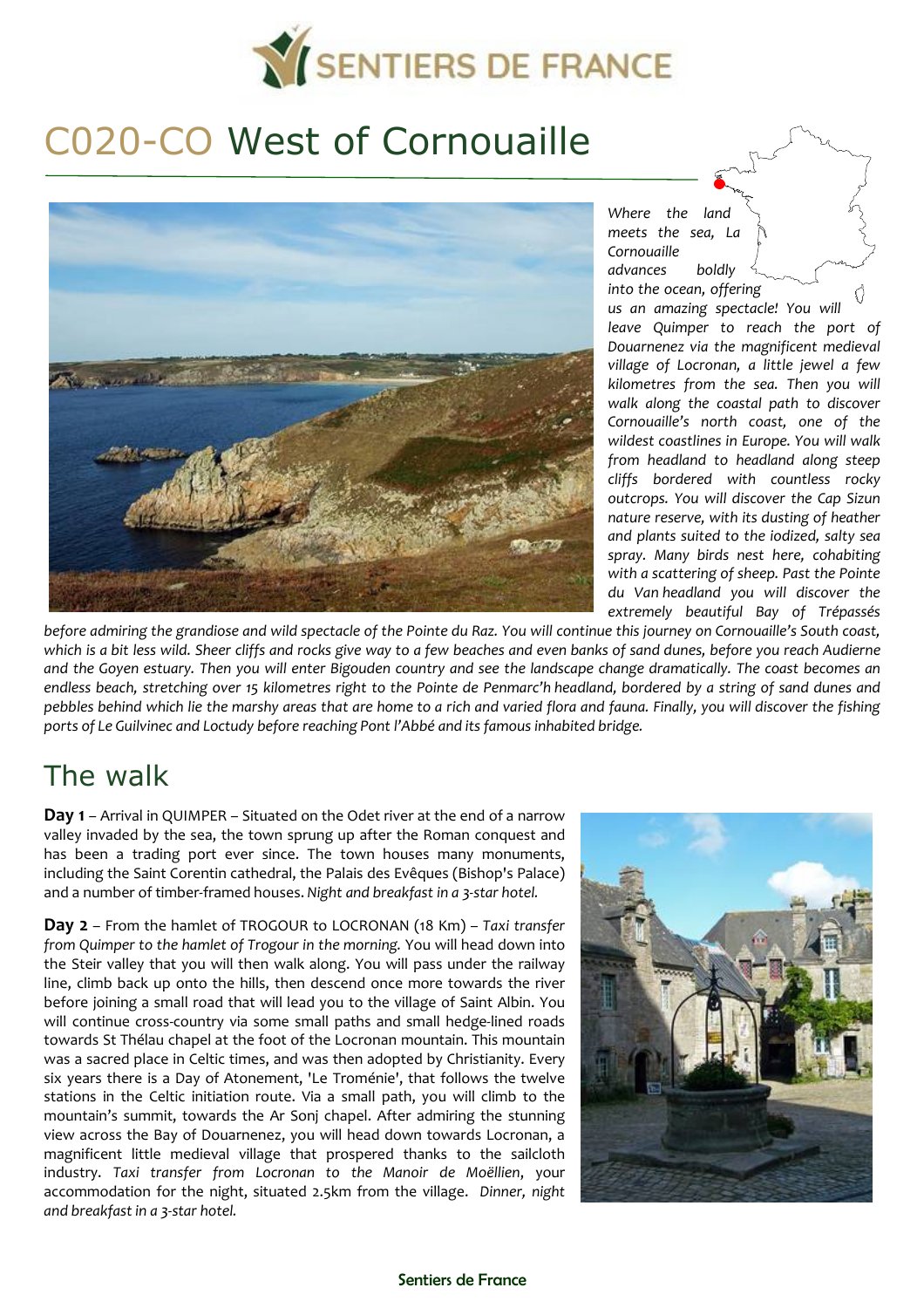**Day 3** – From LOCRONAN to DOUARNENEZ (16 Km) - You will reach and cross the Névet forest, an ancient Druid forest where St Ronan established his retreat in the 6<sup>th</sup> century. The Finistère department has bought and restored the wood as a botanical reserve that contains some rare species. Then, cross-country, you will reach the sea close to the Plage du Ry beach. You will walk along the coast to reach Douarnenez, the town with three ports, city of sardines, capital of fish canning. Most canneries have now disappeared but a stroll through the town and the backstreets that lead to the port will bring this glorious era to life. *Dinner, night and breakfast in a 3-star hotel.* 



**Day 4** – From DOUARNENEZ to BEUZEC (25 Km) – You will discover Port Rhu, one of Douarnenez' ports that houses museum-boats and a visitor centre telling the story of life at sea and long sea voyages. You will go around the Tréboul marina to reach the Sables Blancs (White Sand) beach. Leaving the town behind you, you will take the coastal path to discover a wild and rebellious Brittany. Past the Pointe de Leydé headland, the path runs along the cliff tops, affording wonderful views of the Bay of Douarnenez. You will head down to sea level at the mouth of several streams before climbing once again onto the cliffs to follow the path to the Jument and Millier headlands. Just before the latter, you won't think twice about leaving the shore to follow a stream right up to the Moulin de Keriolet and the Barque de Saint Conogan (a recumbent dolmen). A few kilometres further on, you will appreciate the peace of Pors Péron beach then pass the Pointe de Trenaouret headland to reach the Pointe de

Beuzec where an oppidum stood a very long time ago. You will leave the coast to reach the village of Beuzec where *a taxi will pick you up and take you to your hotel in the Baie des Trépassés. Dinner, night and breakfast in a 2-star hotel.* 

**Day 5** – From the POINTE DE BEUZEC to the BAIE DES TREPASSES (26 Km) *A taxi will collect you at the beginning of the morning to take you to the Pointe de Beuzec.* You will pick up the path again and from there, head West! Your route will take you along rugged cliffs from headland to headland with a few beautiful beaches like Lesven, to reach the Goulien Cap Sizun nature reserve. These 50 hectares of rocks and heathland, beside the sea, are protected and are really beautiful. You will continue along the coastal path, still on the cliffs, enjoying the magnificent and grandiose surroundings, to reach the Pointe du Van. From this rocky outcrop, you can see the Ile de Sein, out at sea, that looks as if it's floating on the water. You will pass in front of the Saint They chapel, sheltered by its wall, before heading down into the Baie des Trépassés.

*Dinner, night and breakfast in the same hotel.* 

**Day 6** – From the BAIE DES TREPASSES to AUDIERNE via the POINTE DU RAZ (25 Km) – You will walk along the beach before climbing onto the cliffs covered with heathland and heather to reach the Pointe du Raz. The site has been completely restored to welcome a growing number of visitors and especially to preserve a nature already harshly treated by the elements. You will be blown away by the grandeur and beauty of the Raz de Sein, a passage of water so feared by sailors, between the Vieille (Old Lady) lighthouse and the Ile de Sein. However, the spectacle continues on the path that runs the length of the cliffs and leads you south to the small port of Bestrée, protected from the sea's attacks by a few large rocks. The cliffs then progressively become smaller, less rugged, and a few beaches appear, like in the foot of the Anse du Loc'h and Anse du Cabestan coves. Past the Pointe de Lervilly headland and its lighthouse, you will walk along the wide Sainte Evelle beach and reach the hotel on the



outskirts of Audierne. *Dinner, night and breakfast in a 3-star hotel.* 

**Day 7** – From AUDIERNE to the Plage de PENHORS beach (17 Km) – You can start the day by exploring Audierne, which was once a major fishing port and has now been reborn as a sailing marina. You will walk along both banks of the Goyen estuary, the river that flows through Audierne, to reach the coast once more. The maritime landscape has completely changed. There are still a few low cliffs and some rocky headlands that border the long beaches. After the Pointe du Souc'h headland, you will make a detour to visit the Ménez Drégan covered pathway, then reach Pors Pouilhan with its small port. You will continue along the shore, which stretches for kilometres, bordered by rocky areas that appear at low tide, or trapped between the sea and the marshland's brackish waters, where many birds nest. *Dinner, night and breakfast in a 3-star hotel.*